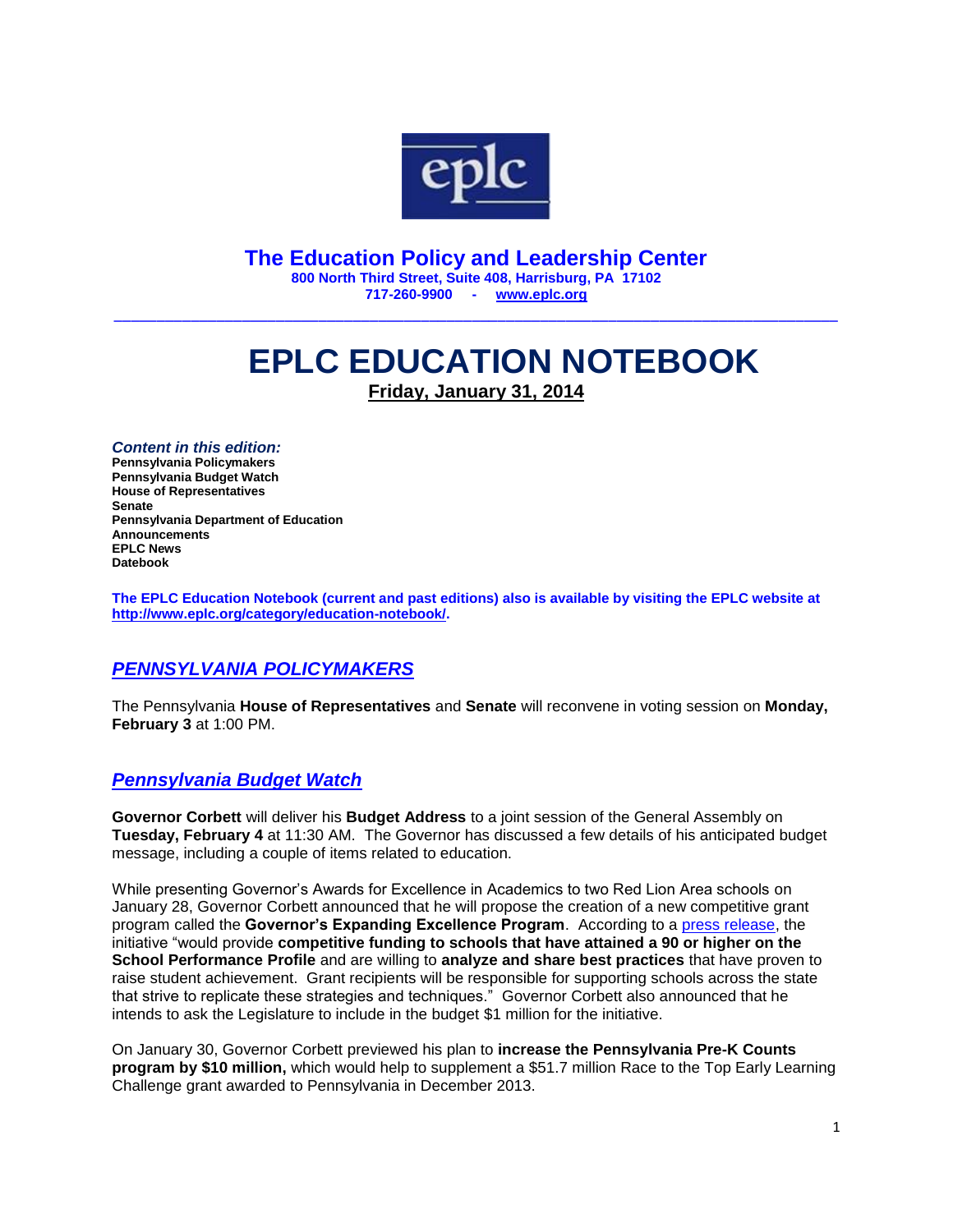#### *House of Representatives*

 The **House Education Committee** held on January 27 an informational briefing about the **Special Education Funding Commission's final report and recommendations**.

The Commission was created through [Act 3 of 2013](http://www.legis.state.pa.us/cfdocs/legis/li/uconsCheck.cfm?yr=2013&sessInd=0&act=3) with the purpose of developing and recommending a funding formula for the distribution of any future increase in special education funding. The co-chairmen of the Commission, **Representative Bernie O'Neill** (R-29) and **Senator Pat Browne** (R-16), described the responsibilities of the Commission to the members of the Education Committee, some of whom were also on the Commission.

The Commission was charged with reviewing and making recommendations related to special education funding; issuing a report of its findings and recommendations; drafting proposed legislation based on its findings; and developing a special education formula as well as identifying factors that may be used to determine the distribution of a change in special education funding.

The Commission was instructed to determine a description of and parameters for three cost categories to be factors for a funding formula. Additional weighting factors considered were market value/personal income aid ratio, the equalized millage rate, and geographic price differences.

Senator Browne described the survey the Independent Fiscal Office (IFO) conducted to collect data to determine the weights for each category. He then described in a series of steps how the recommended formula and calculations would work:

- 1. Calculate the weighted student count for each school district.
- 2. Adjust weighted student count for rural and small school districts.
- 3. Add the school district's weight in (1) and adjustment in (2).
- 4. Multiply the sum in (3) by the school's market value/personal income aid ratio and its equalized millage multiplier.
- 5. Prorate funding. Multiply the product in (4) for each school district by the amount of funds to be distributed and divide by the sum of the products for all districts.

For charter school funding, the Commission recommends the same basic funding principles, with an adjustment for local cost differentials, and substantiation by charters for costs in category two and three – the middle range and most intensive categories.

The Commission recommends changes to the Contingency Fund as well, suggesting it be an independent line item and renamed "Extraordinary Cost Fund." The distribution of funds for students costing between \$75,000 and \$100,000 would consider market value/personal income aid ratio, while relative wealth would not be considered for students receiving \$100,000 or more in services. The Extraordinary Cost Fund would also have a funding cap for the largest school district (Philadelphia).

With the recommendation to factor student count into funding distribution, both Representative O'Neill and Senator Browne cited over-identification as an area that should be monitored by the General Assembly and the Department of Education.

Per the Act, the General Assembly shall consider and take action to enact the formula recommended by the Commission into law.

[Click here](http://senatorbrowne.pasenategop.com/special-education-funding-commission/2014/Special%20Education%20Funding%20Commission%20Briefing%20-FINAL.pdf) for the briefing materials distributed at the meeting.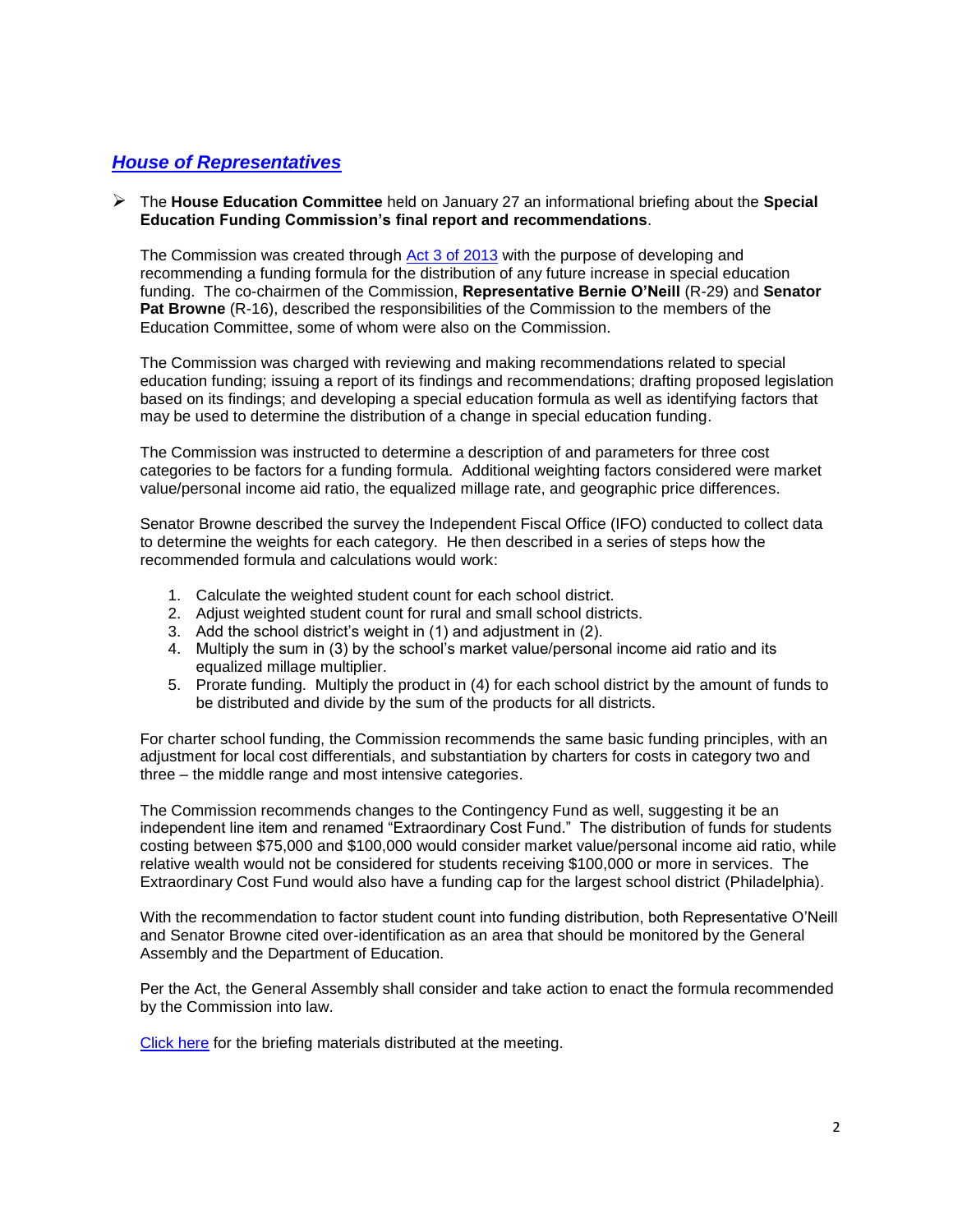- During the week of January 27, the **House of Representatives** took action on the following legislation:
	- [House Resolution 620](http://www.legis.state.pa.us/cfdocs/billInfo/billInfo.cfm?sYear=2013&sInd=0&body=H&type=R&bn=0620) sponsored by **Rep. Jerry Stern** (R-80) designates **January 2014** as "**School Director Recognition Month**" in Pennsylvania. Local school districts and their governing boards were established by the General Assembly more than 150 years ago. HR 620 was **adopted** unanimously on the uncontested calendar.
	- [Senate Bill 437](http://www.legis.state.pa.us/cfdocs/billInfo/billInfo.cfm?sYear=2013&sInd=0&body=S&type=B&bn=0437) sponsored by **Sen. Mike Folmer** (R-48) would allow the Department of Education to issue **military science teaching certificates** to individuals who have a valid military science certificate or endorsement issued by a branch of the United States Armed Forces. The certificate would allow an individual to teach military science and Junior Reserve Officer Training Corps (JROTC) courses only. SB 437 **passed** the House on January 27 by a vote of [198-0.](http://www.legis.state.pa.us/CFDOCS/Legis/RC/Public/rc_view_action2.cfm?sess_yr=2013&sess_ind=0&rc_body=H&rc_nbr=1060)

Prior to the passage in the House the bill was reported as committed from the House Appropriations Committee. [Click here](http://www.legis.state.pa.us/WU01/LI/BI/FN/2013/0/SB0437P1241.pdf) to read the **fiscal note**. SB 437 has now been presented to the Governor for his approval.

 [House Bill 1718](http://www.legis.state.pa.us/cfdocs/billInfo/billInfo.cfm?sYear=2013&sInd=0&body=H&type=B&bn=1718) sponsored by **Rep. Ryan Aument** (R-41) would amend the Public School Code to add an article titled the **Online Education Initiative**. Under the Online Education Initiative, the Department of Education (PDE) shall establish a central online clearinghouse that catalogs approved online courses for students enrolled in grades six through 12. The clearinghouse would be accessible to school entities, nonpublic schools, home education programs, and the general public. PDE must develop the application and application process by which providers may submit their online course offerings for inclusion in the clearinghouse. The bill outlines the approval process, and provides for two reports to be submitted by the Secretary of Education to the Governor and Education Committees. It clarifies that the Initiative would not prevent a school entity from establishing and offering its own online course or program, nor would it require a student to participate in an online program.

On January 29 the House **adopted five amendments** to HB 1718:

- o **Rep. Mike Carroll** (D-118) amendment **replaces language requiring** each school entity to provide online courses **with language allowing** each school entity to provide online courses. [\(196-0\)](http://www.legis.state.pa.us/CFDOCS/Legis/RC/Public/rc_view_action2.cfm?sess_yr=2013&sess_ind=0&rc_body=H&rc_nbr=1075)
- o **Rep. James Roebuck** (D-188) amendment changes the criteria that an online course must meet for inclusion in the clearinghouse by **removing the provision** requiring the school entity that designed the course to have **scored at least an 80 on the Pennsylvania School Performance Profile** for the school year preceding the application. [\(196-0\)](http://www.legis.state.pa.us/CFDOCS/Legis/RC/Public/rc_view_action2.cfm?sess_yr=2013&sess_ind=0&rc_body=H&rc_nbr=1079)
- o **Rep. Steve McCarter** (D-154) amendment clarifies that **nothing in the Article would prevent** a school entity or personnel from **supplementing** an online course; **providing assistance**, tutoring or enrichment to a student enrolled in an online course; **using the content of an online course in instruction** delivered by school district personnel; or **monitoring a student's progress** and attention to instruction in an online course. [\(196-0\)](http://www.legis.state.pa.us/CFDOCS/Legis/RC/Public/rc_view_action2.cfm?sess_yr=2013&sess_ind=0&rc_body=H&rc_nbr=1078)
- o **Rep. Ryan Aument** (R-41) amendment adds language **requiring PDE to assist** school districts declared to be in **financial recovery status** by facilitating the districts' search for low-cost or no-cost online course options. Also adds language **requiring a course provider to provide** the school entity, nonpublic school, or home education program with **information regarding refund policies** and the process for contesting payment amounts. [\(193-3\)](http://www.legis.state.pa.us/CFDOCS/Legis/RC/Public/rc_view_action2.cfm?sess_yr=2013&sess_ind=0&rc_body=H&rc_nbr=1077)
- o **Rep. Bernie O'Neill** (R-29) amendment outlines the **implementation schedule** the Department must adhere to in establishing the clearinghouse. [\(196-0\)](http://www.legis.state.pa.us/CFDOCS/Legis/RC/Public/rc_view_action2.cfm?sess_yr=2013&sess_ind=0&rc_body=H&rc_nbr=1076)
- The **House State Government Committee** met on January 28 and considered [House Bill 1471](http://www.legis.state.pa.us/cfdocs/billInfo/billInfo.cfm?sYear=2013&sInd=0&body=H&type=B&bn=1471) sponsored by **Rep. John McGinnis** (R-79). HB 1471 would require the State Employees' Retirement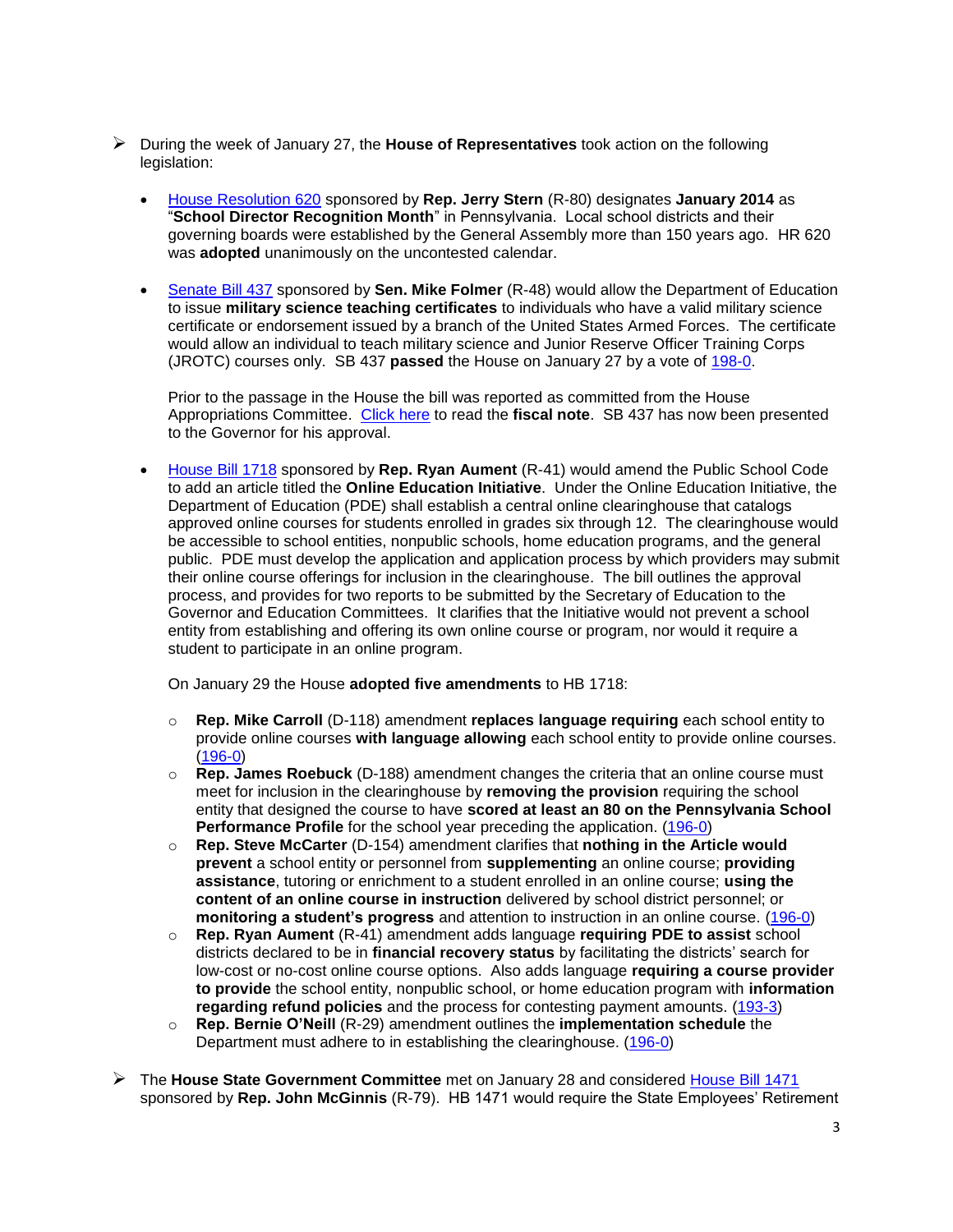System (SERS) and **Public School Employees' Retirement System** (PSERS) to **include in their annual financial reports a mark-to-market balance sheet** using the actual values of assets and liabilities. Currently, the estimated unfunded liability is calculated according to actuarial accrued liabilities. The bill was **reported as committed** by a vote of [13-12,](http://www.legis.state.pa.us/cfdocs/legis/RCC/PUBLIC/listVoteSummaryH.cfm?sYear=2013&sInd=0&cteeCde=36&theDate=01/28/2014&rNbr=1453) with Republican Representatives George Dunbar and Jerry Knowles voting negative along with all Democratic members.

Representative McGinnis said the current calculation assumes assets will earn 7.5 percent rate of return each year without deviation. A mark-to-market balance sheet will show the actual assets in place to provide taxpayers with a full understanding of the underfunding of the two pension systems.

Minority Chairman Mark Cohen and others commented that the actual returns of the systems on average are ahead of the assumed rate of return.

An **amendment** sponsored by **Rep. Mary Jo Daley** (D-148) that would also require a detailed explanation of the purpose behind the inclusion of the report and an explanation of how it differs from generally used practices **failed** by a vote of [12-13.](http://www.legis.state.pa.us/cfdocs/legis/RCC/PUBLIC/listVoteSummaryH.cfm?sYear=2013&sInd=0&cteeCde=36&theDate=01/28/2014&rNbr=1446) A motion to table the bill in order to gather more information also failed.

#### *Senate*

- The **Senate Appropriations Committee** on January 27 reported the following legislation:
	- [Senate Bill 1000](http://www.legis.state.pa.us/cfdocs/billInfo/billInfo.cfm?sYear=2013&sInd=0&body=S&type=B&bn=1000) sponsored by **Sen. Joseph Scarnati** (R-25) would amend the Public School Code to establish a **rural regional community college for underserved counties**. The legislation provides for the powers and duties of the Secretary of Education, which **includes designating the nonprofit to consult with when determining the counties to be served**. A board of trustees, whose composition and duties are outlined in the bill, must submit within one year of its initial meeting a proposed regional community college plan to be approved by the Secretary. **Resident and nonresident students shall have a separate schedule of tuition and fees** determined by the board. A community college established by SB 1000 may award any type of diploma, technical or career training certificate or degree not to exceed the level of an associate of arts or sciences degree. SB 1000 was unanimously **reported as committed**. [Click](http://www.legis.state.pa.us/WU01/LI/BI/SFN/2013/0/SB1000P1655.pdf)  [here](http://www.legis.state.pa.us/WU01/LI/BI/SFN/2013/0/SB1000P1655.pdf) to read the Committee's **fiscal note**.

[Senate Bill 1205](http://www.legis.state.pa.us/cfdocs/billInfo/billInfo.cfm?sYear=2013&sInd=0&body=S&type=B&bn=1205) sponsored by **Sen. Mike Folmer** (R-48) would amend the Public School Code to **simplify the process a college must follow in order to become a university**. A college that is authorized to confer bachelor's degrees may be designated a university if the institution submits a notarized affidavit to the Department of Education. The bill provides for the contents and submission of the affidavit, and the review process for the Department. SB 1205 was unanimously **reported as amended**. [Click here](http://www.legis.state.pa.us/WU01/LI/BI/SFN/2013/0/SB1205P1727.pdf) to read the Committee's **fiscal note**.

The **amendment** sponsored by **Sen. Jake Corman** (R-34) that was unanimously adopted adds language that allows the affidavit process to pertain to an institution that may not satisfy certain provisions but does **provide a specialized type of educational program** that would be enhanced by having the university designation.

House [Bill 1559](http://www.legis.state.pa.us/cfdocs/billInfo/billInfo.cfm?sYear=2013&sInd=0&body=H&type=B&bn=1559) sponsored by **Rep. Frank Farina** (D-115) would amend the Public School Code to require each school entity's **professional development plan** to include four hours of training in **youth suicide awareness and prevention** every five years for educators in buildings serving students grades six through 12. School entities shall also adopt a suicide awareness and prevention policy. The Department of Education in consultation with the Department of Health shall develop recommended training guidelines and materials. HB 1559 was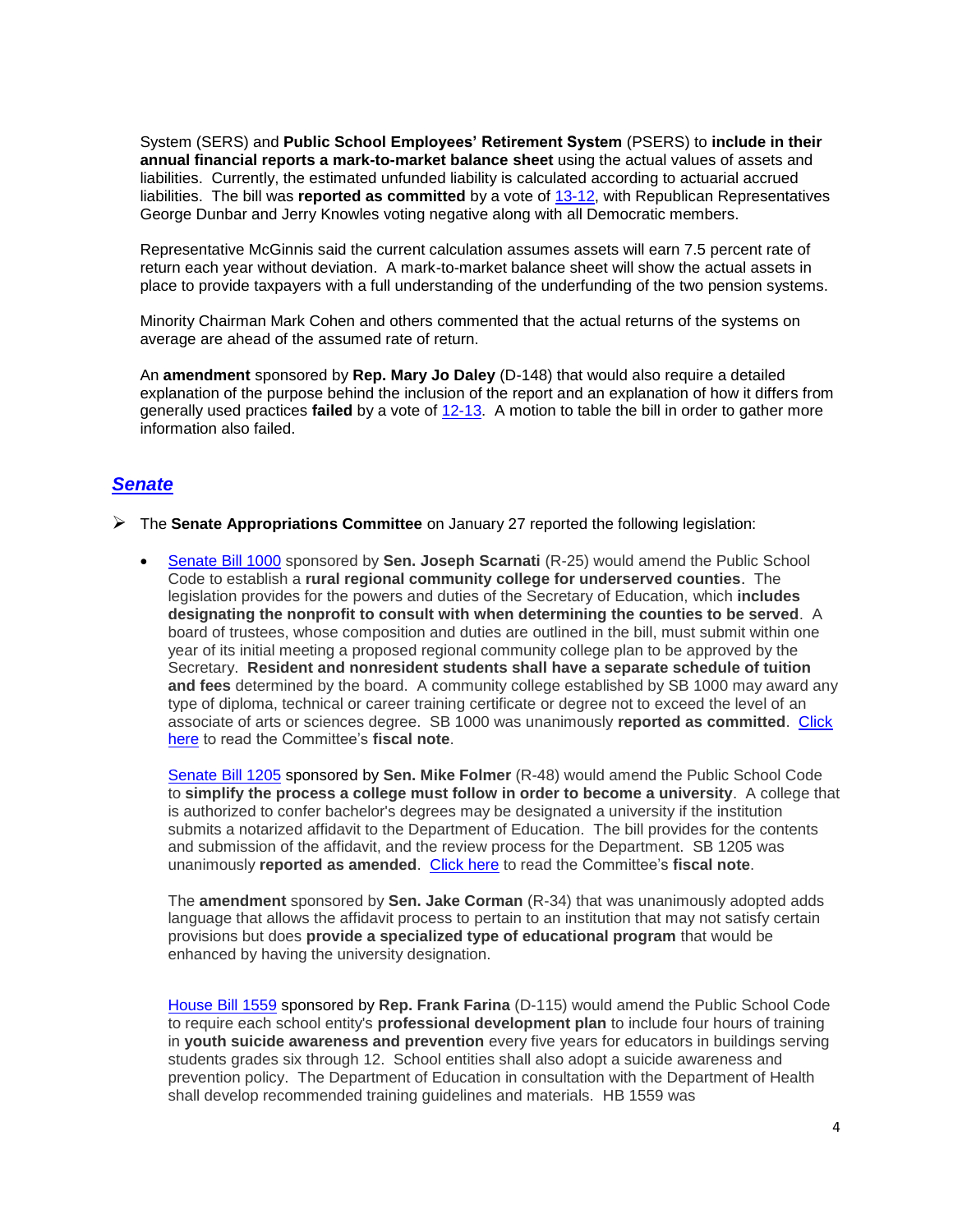unanimously **reported as amended**. [Click here](http://www.legis.state.pa.us/WU01/LI/BI/SFN/2013/0/HB1559P2927.pdf) to read the Committee's **fiscal note**.

The **amendment** sponsored by **Sen. Jake Corman** (R-34) that was unanimously adopted **revises the implementation dates and effective dates** and makes other technical changes.

- During the week of January 27, the **Senate adopted the following resolutions**:
	- [Senate Resolution 286](http://www.legis.state.pa.us/cfdocs/billInfo/billInfo.cfm?sYear=2013&sInd=0&body=S&type=R&bn=0286) sponsored by **Sen. Mike Folmer** (R-48) designates the week of **January 26 through February 1, 2014**, as "**Catholic Schools Week**" in Pennsylvania. The week is designated nationally as School Choice Week.
	- [Senate Resolution 288](http://www.legis.state.pa.us/cfdocs/billInfo/billInfo.cfm?sYear=2013&sInd=0&body=S&type=R&bn=0288) sponsored by **Sen. Shirley Kitchen** (D-3) designates the month of **February 2014** as "**Black History Month**" in Pennsylvania. This month is also observed nationally. Since 1976, every U.S. President has designated February as Black History Month.

# *PENNSYLVANIA DEPARTMENT OF EDUCATION*

The **Pennsylvania Department of Education** (PDE) has **denied all six of the cyber charter applications** submitted in November 2013 by hopeful operators.

According to [Education Week,](http://blogs.edweek.org/edweek/DigitalEducation/2014/01/pa_rejects_cyber_charter_applicants.html) PDE believed that "five of the six proposed schools were too closely tied to for-profit companies poised to receive contracts from the new schools." [Newsworks](http://www.newsworks.org/index.php/local/item/64340-pennsylvania-denies-all-applications-for-cyber-charter-schools-in-2014?utm_source=dlvr.it&utm_medium=twitter) reports that the rejection letters noted application deficiencies in the following areas:

- **application requirements**
- **qovernance**
- **sustainable support**
- use of physical facilities
- **technology**
- **•** curriculum
- **special education**
- **English as a second language**
- assessment and accountability/school improvement
- $\blacksquare$  finance
- professional development/teacher induction

There are [14 existing cyber-charter schools](https://www.google.com/url?q=http://www.education.state.pa.us/portal/server.pt/gateway/PTARGS_0_2_1368180_0_0_18/2013-14%2520Cyber%2520Charter%2520Schools.pdf&sa=U&ei=8XvqUueYKejm2gWaqoHABg&ved=0CAsQFjAB&client=internal-uds-cse&usg=AFQjCNFhixyKgqoC_CMMhJRU60FcbUCakg) in Pennsylvania, serving roughly 35,000 students and costing taxpayers more than \$350 million annually. Last year, eight cyber schools submitted applications to the Department and all were denied approval.

#### *ANNOUNCEMENTS*

The chairman of the House Education Committee, **Representative Paul Clymer** (R-145), announced on January 23 that after 34 years of service he **will not seek re-election** at the end of his current legislative term.

## *EPLC NEWS*

 **Registration is open for EPLC's 2014 Education Issues Workshops for Legislative Candidates, Campaign Staff, and Interested Voters!** The day-long, non-partisan program is intended to provide information about the important education issues that will be key topics for voters and candidates in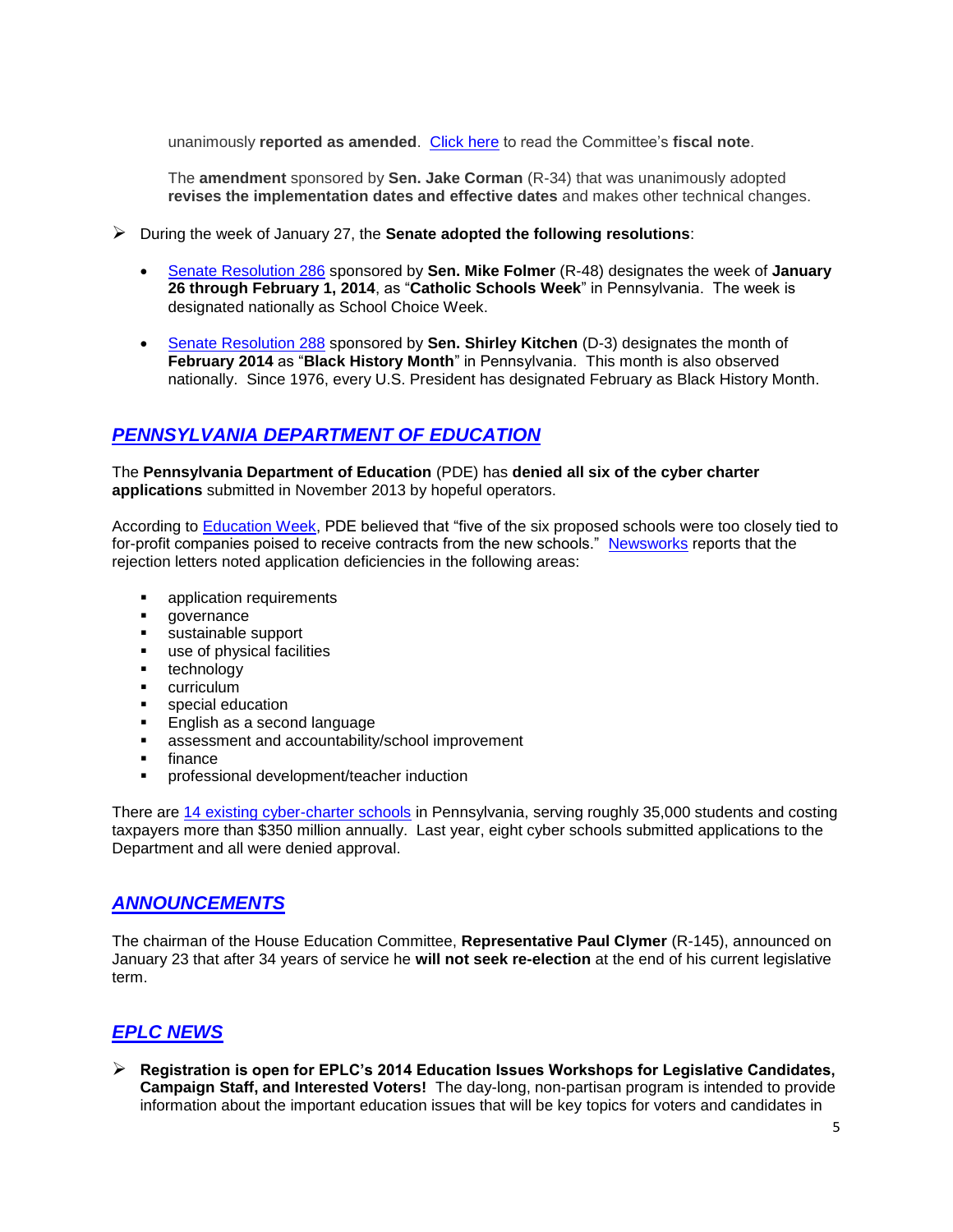the 2014 Pennsylvania Campaign. Workshops will be held in Harrisburg, Monroeville (Pittsburgh region), and Philadelphia. [Click here](http://www.eplc.org/2014/01/register-now-eplcs-education-issues-workshop-for-legislative-candidates-campaign-staff-and-interested-voters/) for registration information**. Register now – space is limited**.

- Shortly after Governor Corbett's Budget Address on February 4, EPLC will be hosting **policy forums in Pittsburgh (February 13), Philadelphia (February 24), State College (February 26), and Harrisburg (February 27) to discuss the proposed 2014-15 budget** and the Governor's proposals for education. [Click here](http://www.eplc.org/policy-programs-and-projects/forums-and-special-events/pennsylvania-education-policy-forum/) for more information about the policy forums. Space is limited for each event and an RSVP is required. Anyone wishing to receive an invitation should inquire by contacting [staff@eplc.org](mailto:staff@eplc.org) or 717-260-9900.
- EPLC's monthly education program on PCN *Focus on Education* begins again in February with initial broadcast set for Sunday, February 9 at 3:00 p.m. The February show will discuss the **Governor's proposed 2014-15 budget for education**.

**In 2014, Focus on Education will be broadcast on the 2nd Sunday of each month**, February to June and September to December. PCN will typically re-broadcast each episode throughout the month. Additionally, each episode is archived and available "on demand" on [PCN's Focus on](http://pcntv.com/new-series-focus-on-education/)  [Education website.](http://pcntv.com/new-series-focus-on-education/)

**The monthly show is an opportunity to get the name of your organization or cause in front of a statewide audience that has an interest in education issues.** Introductory rates are available for a limited time now for **sponsorships for one-month, three-months, or six-months**. For more details, and to subscribe to your sponsorship for one or more monthly shows, please email Ron Cowell at [cowell@eplc.org.](mailto:cowell@eplc.org)

 You can find on the EPLC website a list of confirmed **2014 gubernatorial candidates**, and links to information about their **plans, if elected, for education and arts and culture** in Pennsylvania. The list will be updated as more information becomes available. [Click here](http://www.eplc.org/2014-gubernatorial-candidate-plans-for-education-and-artsculture-in-pa/) to visit the resource page.

## *DATEBOOK*

- The **Philadelphia Business Journal** and **WHYY** will be hosting a **2014 Gubernatorial Forum** for Journal subscribers and WHYY members on **Tuesday, February 4** from 8:30 AM – 10:30 AM in Philadelphia. [Click here](http://www.bizjournals.com/philadelphia/event/105501) for more information.
- The **House Education Committee** will meet on **Wednesday, February 5** at 9:00 AM in Harrisburg to consider [HB 1930](http://www.legis.state.pa.us/cfdocs/billInfo/billInfo.cfm?sYear=2013&sInd=0&body=H&type=B&bn=1930) (GED completion legislation) and [HB 1931](http://www.legis.state.pa.us/cfdocs/billInfo/billInfo.cfm?sYear=2013&sInd=0&body=H&type=B&bn=1931) (secondary school diploma affordability and accessibility).
- The **State Interagency Coordinating Council** (SICC) **for Early Intervention** will meet on **Thursday, February 6** from 12:00 PM – 3:00 PM at PaTTAN Harrisburg. The PaTTAN offices in Pittsburgh and King of Prussia, as well as Intermediate Units 6, 17, and 19 will be video conference sites. For more information about SICC, [click here.](http://www.pattan.net/category/About/Partners/Single/?id=13)
- The **Education Policy and Leadership Center** will host an **Education Policy Forum** on the Governor's State Budget Proposal for Education on **Thursday, February 13** in Pittsburgh. For details, see "EPLC NEWS," above.
- The **House and Senate Appropriations Committees** will hold **budget hearings** in Harrisburg throughout the month of February. [Click here](http://www.eplc.org/wp-content/uploads/2011/06/Education-Budget-Hearings-2014-15.pdf) for a list of hearing dates and times scheduled for education-related agencies (**February 13, 18, 20, 24, 26**).